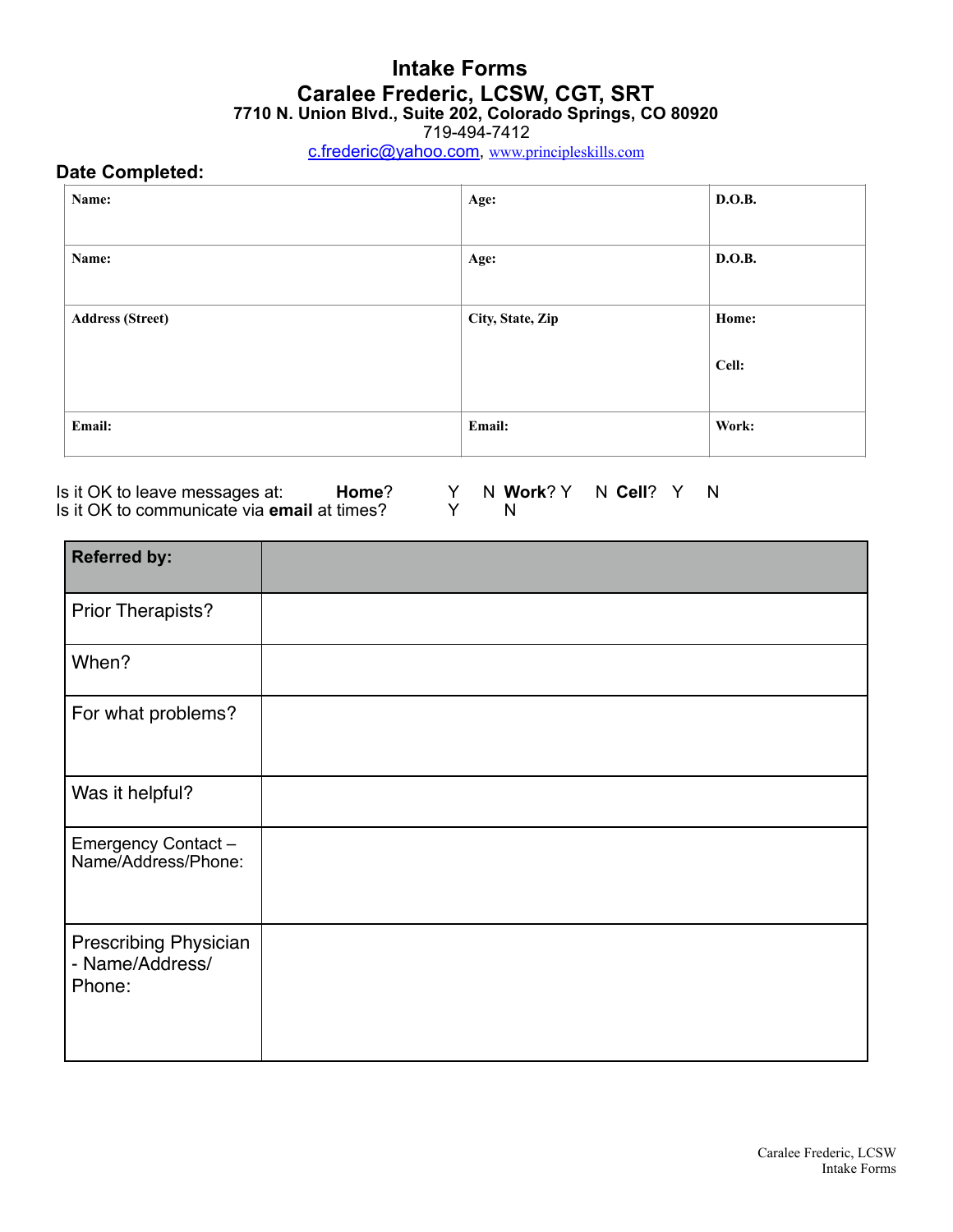7710 N. Union Blvd., Suite 202, Colorado Springs, CO 80920

719-494-7412

[c.frederic@yahoo.com](mailto:c.frederic@yahoo.com), [www.principleskills.com](http://www.principleskills.com)

### **Medical History:**

Do you have or have you ever had any significant medical problems or been hospitalized? Y N

If so, please list (you may use a separate page as needed):

**Are you on any medications?** (include birth control pills) Y N If so, please list name, dosage and how long you've been taking them (you may attach another page as needed):

**Current Alcohol and/or Drug Use:** - Type/Frequency/Amount:

**Past Alcohol and/or Drug Use:** – Type/Frequency/Amount:

### **Legal History:**

 $\overline{a}$ 

 $\overline{a}$ 

 $\overline{a}$ 

 $\overline{a}$ 

## **Have you ever had police/court involvement? (Circle one answer)**

| No. Never                 | Yes, within the past month | Yes, within the past 6 mos. |
|---------------------------|----------------------------|-----------------------------|
| Yes, within the past year |                            | Yes, over 1 year ago        |

**For what problems are you seeking counseling?**

### **Goals for Treatment (specific desired outcomes):**

| 1  |  |
|----|--|
| 2. |  |
| 3. |  |
| 4. |  |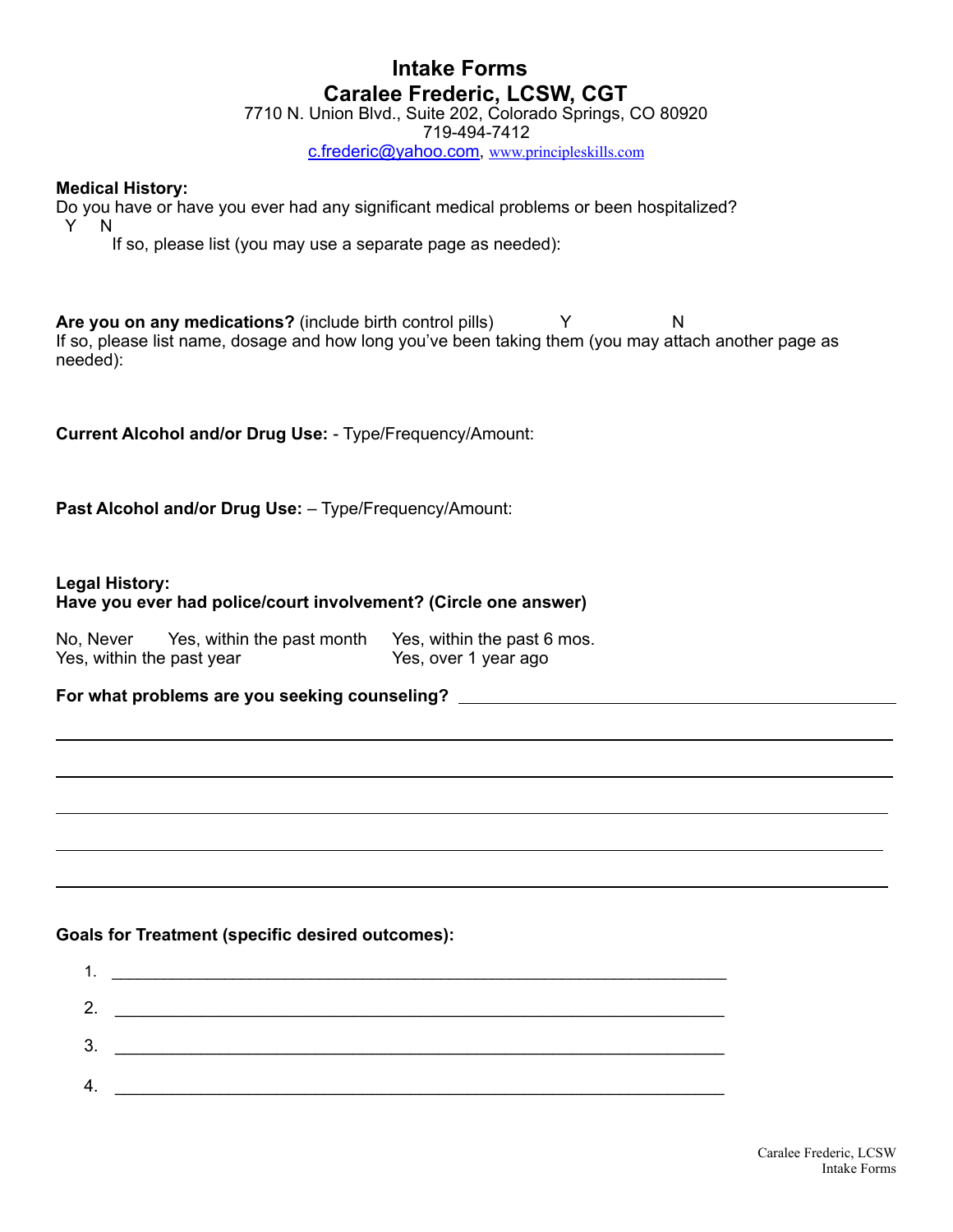[c.frederic@yahoo.com](mailto:c.frederic@yahoo.com), [www.principleskills.com](http://www.principleskills.com)

By signing below, I affirm that the above information provided is true as stated.

**Client Signature Date 2018** 

**Client Signature Date**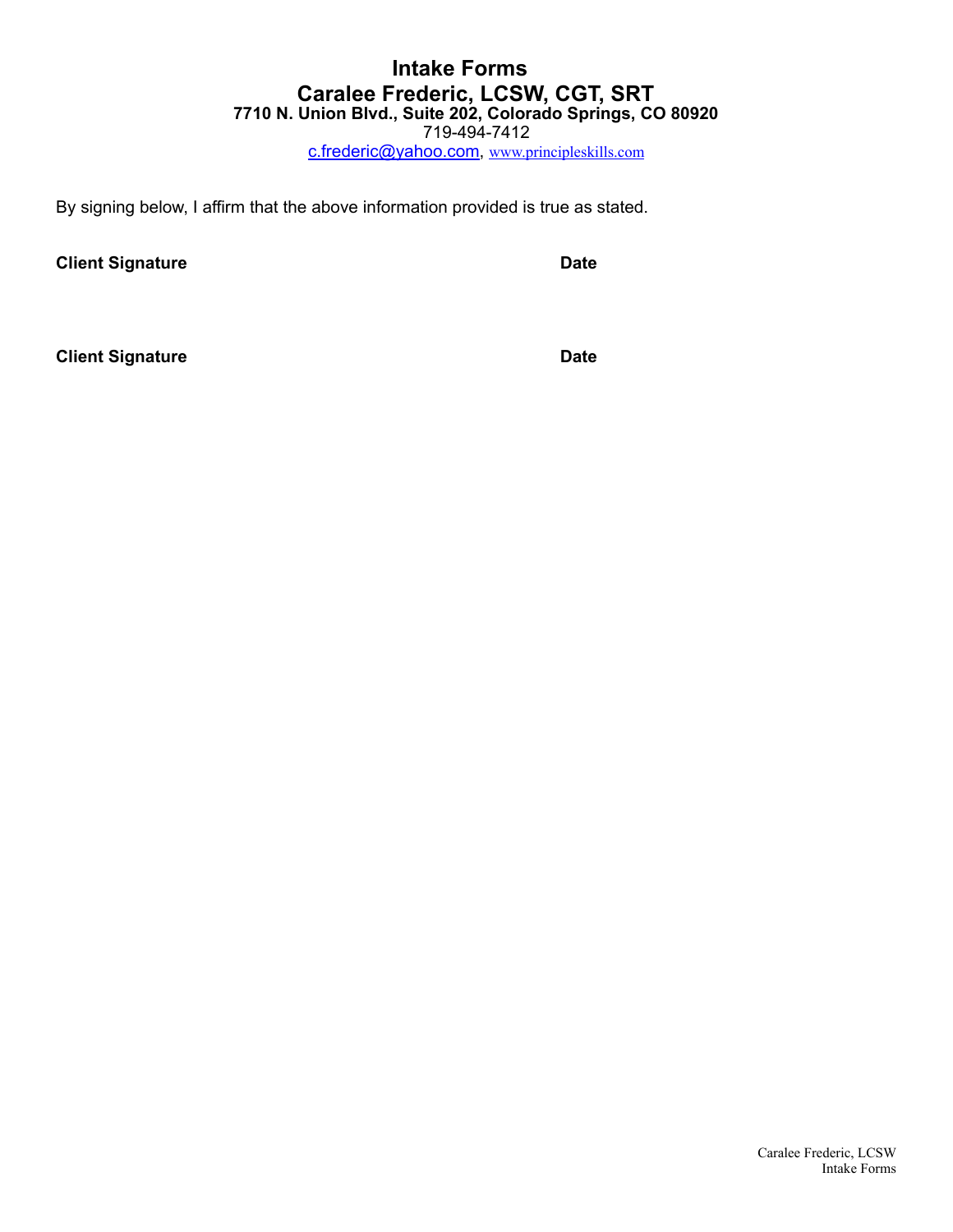7710 N. Union Blvd., Suite 202, Colorado Springs, CO 80920 719-494-7412 [c.frederic@yahoo.com](mailto:c.frederic@yahoo.com), [www.principleskills.com](http://www.principleskills.com)

**Welcome to my practice.** The following information is known as **Informed Consent** and is intended to assist you in making your counseling experience as productive and comfortable as possible. Please read this form carefully and note any questions or concerns you may have. We will discuss these before beginning therapy. After you and I both sign this document it will constitute a binding agreement between us.

## **Therapy Process/Benefits and Risks:**

As a collaborative process, therapy requires your active effort and honesty in order to achieve your desired outcome. I will periodically ask for your feedback on therapy and expect that you will respond openly. Most people experience improvement or resolution to the concerns that brought them to counseling, however, I am not able to guarantee a particular outcome.

There are some risks, including increased levels of awareness that may cause discomfort for you or your family members. You may find yourself having to discuss very personal information, which you may find difficult or embarrassing. You might experience some anxiety or depression during and after such conversations. While therapy is intended to alleviate problems, change is often difficult and requires time to adjust. As you learn more about yourself, you might experience increased conflict with friends, co-workers and family members. Sometimes, it may seem the problems get worse before they get better. This is a common experience in the change process. I may ask you to do things that, at first, seem awkward or uncomfortable. Change sometimes requires trying new ways of doing things. You will always be free to move at your own pace, however.

I will challenge you and your old ways of thinking and doing, but I cannot offer any promise about the results you will experience. Your outcome will depend on many factors. If you choose to not pursue therapy for your problems, you may experience a worsening of your symptoms, an improvement over time, or no change.

If I believe that your problems require knowledge that I do not have, I may refer you for a consultation with someone who has specific training or experience. I will discuss any such referral with you before I act.

At the beginning of therapy, we will create a treatment plan together. That is, we will consider what you would like to change, what we will do to change it, how we will know when you are succeeding, and approximately how long it will take. We will periodically review this plan to measure progress and to update it as needed.

| Initial: |
|----------|
|----------|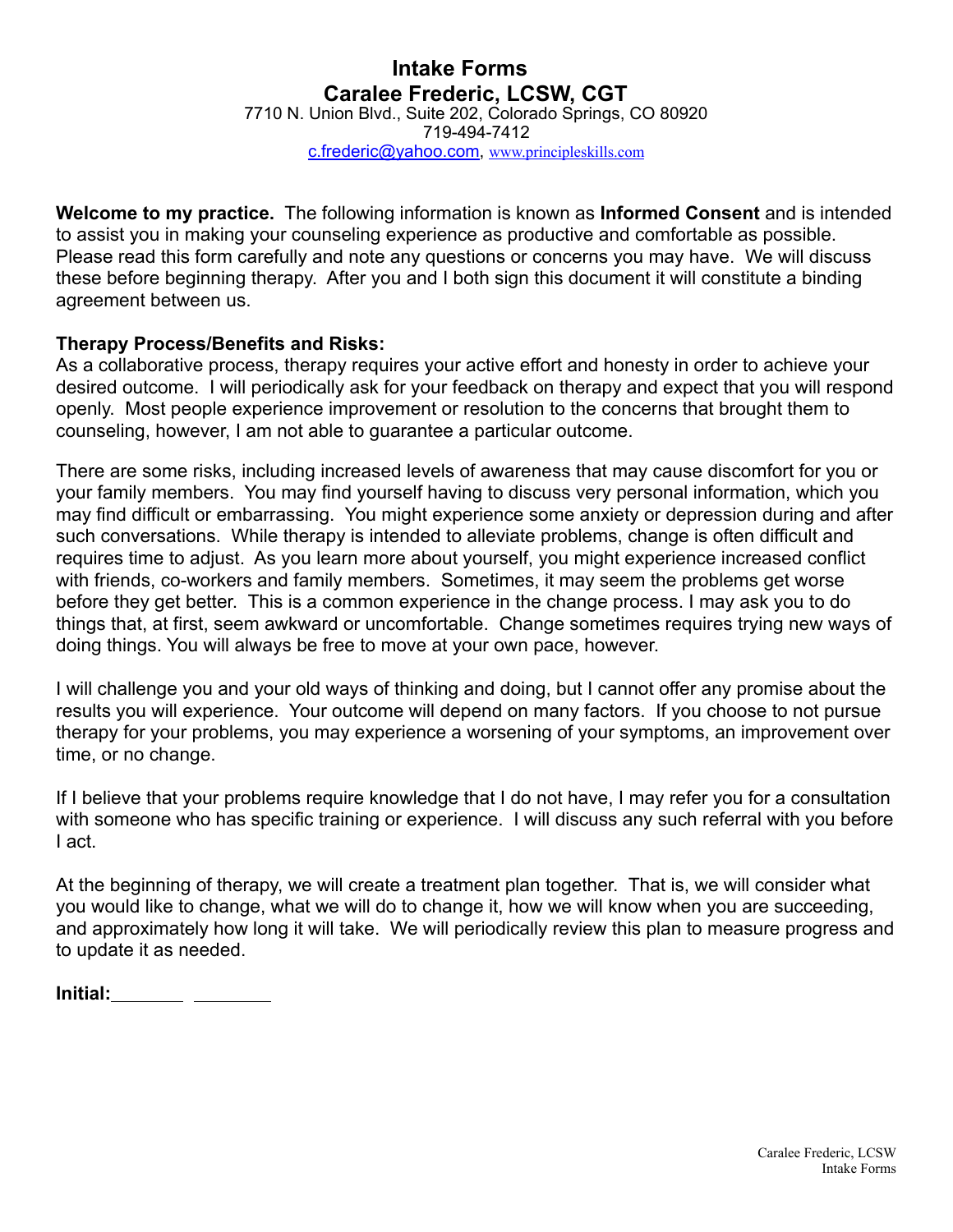719-494-7412

[c.frederic@yahoo.com](mailto:c.frederic@yahoo.com), [www.principleskills.com](http://www.principleskills.com)

## **Emergencies:**

Due to the part-time nature of my work, I am often not available immediately by telephone. I do, however, check my phone periodically for messages. If you need immediate help or have a psychological emergency, please call 911, the National Crisis Line **(800) 784-2433**, or go to your nearest hospital emergency room.

If you need to set up a telephone consult between sessions, please call (719) 494-7412 for my confidential voicemail and I will return your call as soon as I am able, most often within 48 hours after I receive your message, except over weekends or holidays. The cost for these consults will be prorated at the regular billing rate and are to be used in addition to, not in place of, your regular appointment.

**Initial:**

## **Office Policies**

## **Fees/Cancellations:**

I schedule appointments to begin on the hour or half hour. Initial Assessments are typically 75 minutes. Individual sessions are typically 50 minutes, and all **Couples sessions are 90 minutes**. We must end each session promptly. A working phase of therapy is typically weekly or every other week.

 The **initial assessment** for an **individual** is scheduled for **90 minutes** at **\$185.00**. An additional 15 minutes is built in to the fee for time spent writing up the diagnostic evaluation.

 The initial **marital assessment** is scheduled for **90 minutes** at **\$220.00**. This fee includes the additional time for writing up the diagnostic evaluation, as well as the time spent analyzing your completed marital assessment packet.

Regular session fees are **\$125.00** per **50-minute session; \$185.00 for a 90 minute session**

- The client's portion of the fee, when applicable, must be paid in full at each session. Fees may be paid in cash, personal checks, HSA cards or credit cards. You are primarily responsible for all payments for service. If a 3<sup>rd</sup> party payor does not pay as expected, you will be billed for the remaining fees.
- My time spent on **client requested** letters, reports, or extended sessions will be prorated at the regular billing fee.
- Except for unpredictable emergencies and unique circumstances (discretion is given by the therapist) payment will be expected for missed appointments. Clients who do not give **24 hours** notice of cancellation will be charged the **full counseling fee**. No-show and cancellations will not be billed to ecclesiastical leaders or other third party payors, but are the responsibility of the client.
- **Please understand that because I see a limited number of clients, there are often people waiting to be** seen, so missed appointments not only affect your care, but also the availability for others to receive care. Repeated cancellations may result in the termination of therapy, referral to another provider, or arrangements made for a payment plan. If 2 consecutive payments are missed, we will suspend scheduling of future appointments until the account is brought up to date. Any returned checks will incur a \$30.00 charge.

**Initial:**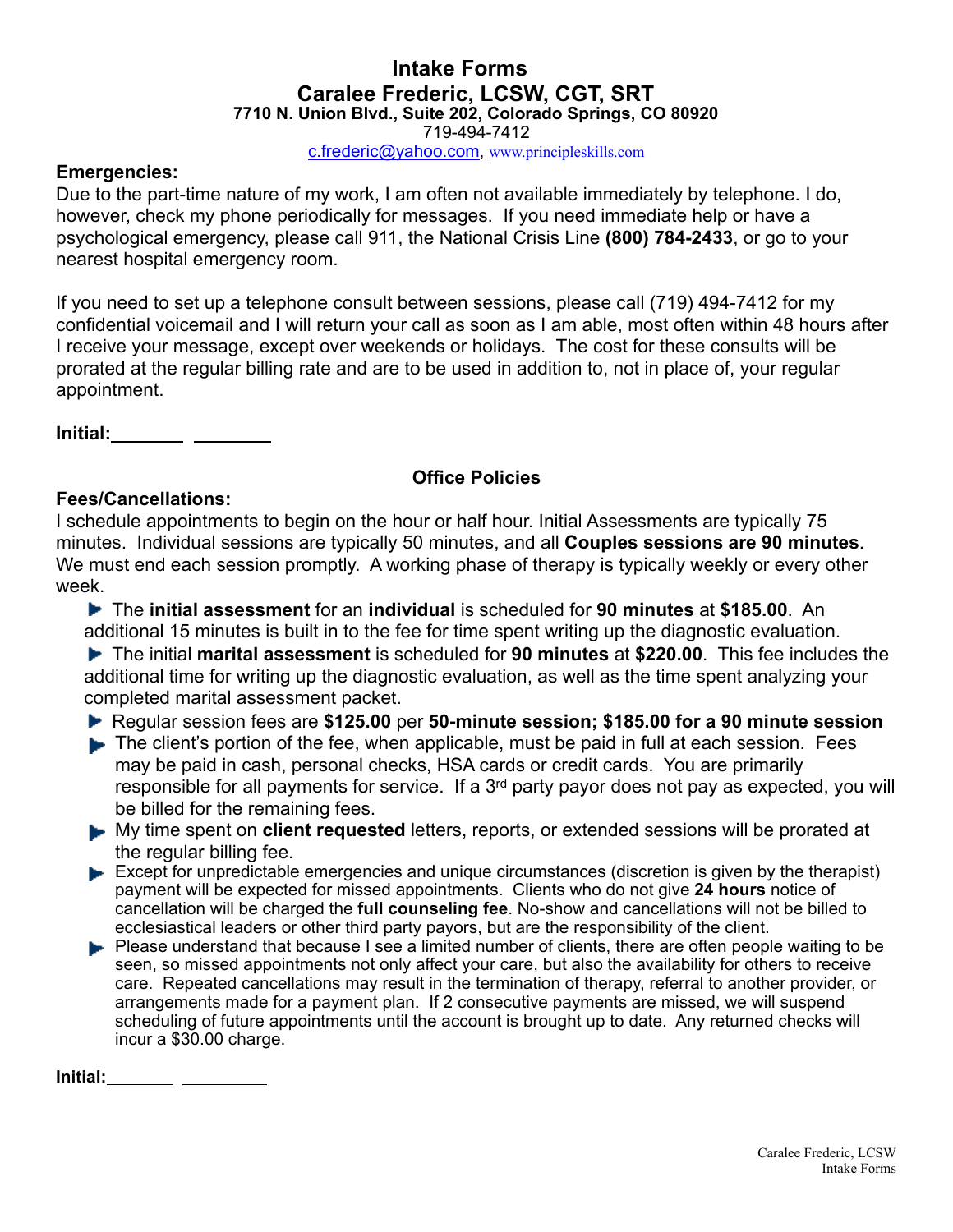7710 N. Union Blvd., Suite 202, Colorado Springs, CO 80920

719-494-7412

[c.frederic@yahoo.com](mailto:c.frederic@yahoo.com), [www.principleskills.com](http://www.principleskills.com)

**Confidentiality:** Trust is the foundation of a healthy therapeutic relationship. I strive to provide a safe atmosphere where you can explore personal issues. All information disclosed within sessions and the written records pertaining to those sessions are confidential and may not be revealed to anyone without your written permission, except where disclosure is required by law. You should be aware of the following information about confidentiality:

## **Circumstances where disclosure is required by the law are as follows:**

A reasonable suspicion of abuse or neglect of a child, dependent, or vulnerable adult. I am mandated by law to make a report to appropriate protective agencies.

 When you present or threaten grave bodily harm to others or to property. I have a legal duty to warn those threatened, and to contact law enforcement.

 When you are actively suicidal or threaten significant bodily harm to yourself. I have a duty to obtain help form others to do what is necessary to keep you safe.

- Disclosure may be required pursuant to legal proceedings, if ordered by the court. If you place your mental status at issue in litigation initiated by you, the defendant may have the right to obtain the therapy records and/or testimony by Caralee Frederic, LCSW. Also, in a custody dispute, my records may be open to the court, by order of a judge.
- If there has been a divorce and you are seeking therapeutic services for your child(ren), please bring with you to the first session a copy of the court order detailing who can/must consent for therapeutic services for the minors involved.
- When you express a threat to national security.

### **Initial:**

My record keeping of client mental health information involves paper documentation, typed notes from therapy sessions, and storage on computerized files which are password protected. In order to maintain strict privacy and confidentiality, notes, client forms and computer files (disks, thumbnail drives, etc.) are locked in a private filing cabinet.

Any communication between us via social media, including email or texting, is not a secure medium for purposes of transmitting privileged information. Professional advice will not normally be provided via the internet. Any inquiry or contact with my website or office via the internet should not be considered a substitute for telephonic, written, or in-person communication. If you send a message by email or other electronic form of transmission, **you acknowledge/agree that you may be compromising confidentiality** by using such means of communication. Clients with professional inquiries are requested to contact my office in person, by telephone or in writing. I also request that you not communicate with me via texting, Facebook or other social media. Again, I cannot protect your confidentiality via these means of communication.

| Initial:<br>$\sim$<br>$\sim$ |  |
|------------------------------|--|
|------------------------------|--|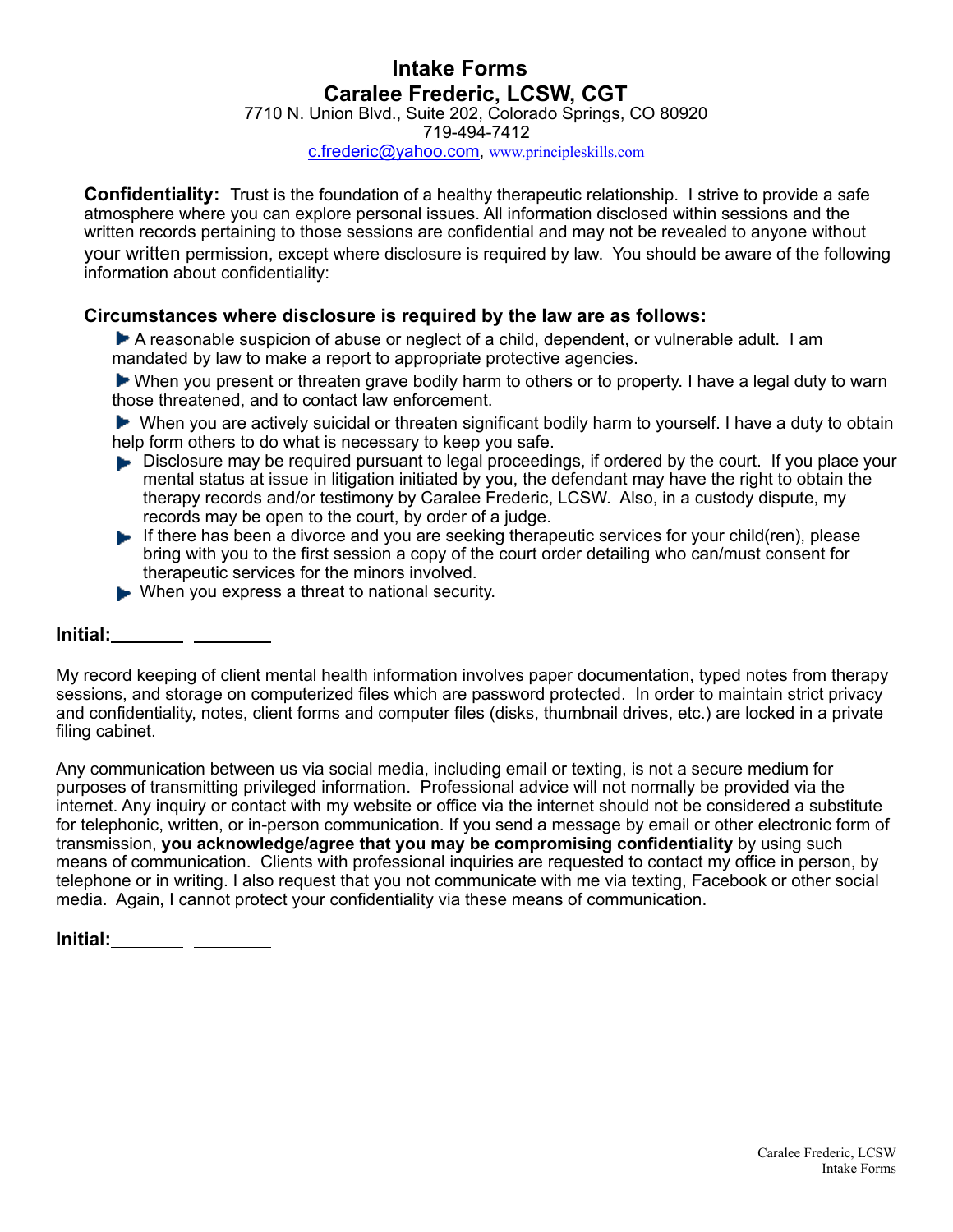719-494-7412

[c.frederic@yahoo.com](mailto:c.frederic@yahoo.com), [www.principleskills.com](http://www.principleskills.com)

#### **Litigation Limitation:**

My professional time is best spent assisting clients in the therapeutic setting rather than participating in legal proceedings. Therefore, you agree that should you be involved in legal proceedings, **neither you nor your attorney** will call on me to testify in court or at any other proceeding, **nor will a disclosure of the therapy records be requested.** If, for any reason, I am summoned to court on your behalf, **my fees will be substantially higher than my regular fees**. Time charged to you will include all time spent in preparation and "door to door" for travel and appearance in court or depositions, as well as any and all other expenses incurred by me as a result. My fees for any and all involvement in litigation proceedings are **\$300/hou**r for reports, communication, case, review, legal consults, door to door travel costs, etc. Depositions, either by phone or in person, are **\$500/hour**. If you choose to involve me in litigation, contrary to this agreement, it may result in termination of therapy with me. I will provide referrals to the best of my ability.

**Initial:**

#### **Completion of Therapy:**

Therapy is complete when you assess that you have met your goals and believe that you can maintain growth on your own. Most clients find it helpful to have an ending or termination session to bring closure to therapy, assess progress made, and explore issues related to separation and loss. This ending session is an important part of the therapeutic process. Throughout treatment we will regularly discuss your progress towards the therapeutic goals and plan for the ending session.

#### **Consent to Treatment:**

My signature below affirms my informed and voluntary consent to enter therapy (and/or have my child enter therapy). I affirm that prior to becoming a client of Caralee Frederic, LCSW, she gave me sufficient information to understand the nature of therapy, including the possible risks and benefits. I understand her office policies and procedures. I have had an opportunity to ask questions and have had my questions answered satisfactorily. I consent to psychological services for myself (or for my child).

| <b>Client Signature:</b><br><u> 1980 - Johann Barn, fransk politik amerikansk politik (</u> | Date: $\_\_$ |
|---------------------------------------------------------------------------------------------|--------------|
| <b>Client Signature:</b><br><u> 1980 - Andrea Stadt, fransk politik (d. 1980)</u>           | Date:        |
|                                                                                             | Date: ______ |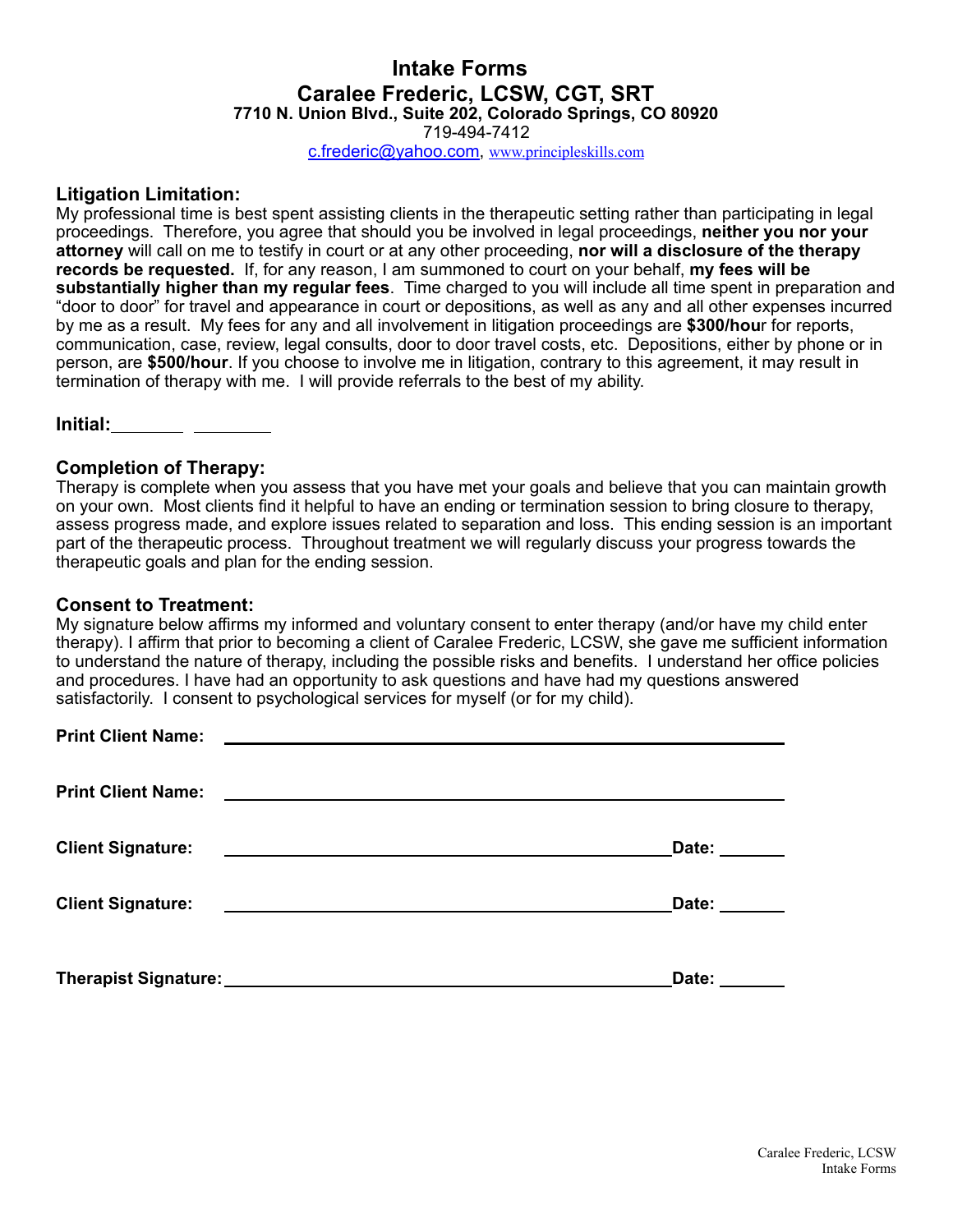7710 N. Union Blvd., Suite 202, Colorado Springs, CO 80920

719-494-7412

[c.frederic@yahoo.com](mailto:c.frederic@yahoo.com), [www.principleskills.com](http://www.principleskills.com)

#### **MANDATORY DISCLOSURE FORM**

Except in emergency situations or where psychotherapy is being administered pursuant to a court order, every licensed and unlicensed psychotherapist shall provide the following information in writing to each client during the initial contact:

| Therapist:               | Caralee Frederic, LCSW, CGT, SRT                                                                                                                                                                                                                                            |
|--------------------------|-----------------------------------------------------------------------------------------------------------------------------------------------------------------------------------------------------------------------------------------------------------------------------|
| <b>Business Address:</b> | 7710 N. Union Blvd, Suite 202<br>Colorado Springs, CO 80918<br>719-494-7412<br>c.frederic@yahoo.com<br>www.principleskills.com                                                                                                                                              |
| Degrees:                 | BS Social Work – Brigham Young University, 1995<br>MS Social Work - San Jose State University 1997                                                                                                                                                                          |
| License:                 | Licensed Clinical Social Worker - Colorado License #470                                                                                                                                                                                                                     |
| Certifications:          | Certified Gottman Therapist - The Gottman Institute, 2013<br>Certified Sexual Recovery Therapist - AASAT, 2014                                                                                                                                                              |
| Fees:                    | Individual and Family Therapy \$125.00 for 50 minute session<br>Initial Assessment (individuals/families) - \$185.00 for 90 minute session<br>Initial Couple/Marital Assessment - \$220.00 for 90 minute session<br>Couple/Marital Therapy - \$185.00 for 90 minute session |
|                          | **Your portion of payment is to be paid in full at the beginning of each session; fees are subject to change.                                                                                                                                                               |

CRS 12-43-2 14 (1)(c) provides that the practice of both licensed and unlicensed persons in the field of psychotherapy is regulated by the Department of Regulatory Agencies. Questions or complaints may be addressed to: **State of Colorado Department of Regulatory Agencies**

#### **State Grievance Board 1560 Broadway, Suite 1340 Denver, CO 80202 303-894-1766**

CRS 12-43-214(1)(d) provides the following: A client is entitled to receive information about the methods of therapy, the techniques used, the duration of therapy (if known), and the fee structure. A client may seek a second opinion from another therapist or may terminate therapy at any time. In a professional relationship, sexual intimacy is always inappropriate and should be reported to the grievance board.

CRS 12-43-214(1)(d) Privileged Communications – The information provided a client during therapy sessions is legally confidential, except as provided in section 12-43-218, and except for certain legal exceptions which will be identified by the therapist, should any such situation arise during therapy. Examples would be the *mandatory reporting of child abuse*, or where there may be harm to the client or others. You should be aware that in the case of a board complaint, it is likely that your file will be subpoenaed and reviewed by the board and its attorneys.

I have been informed of my therapist's degrees, credentials and licenses. I have read the preceding information and understand my rights as a client and also acknowledge that I have satisfied myself as to concerns or any questions relating to this disclosure form before signing below.

| <b>Client Signature (Parent/Guardian for a minor)</b> | Date: |
|-------------------------------------------------------|-------|
|                                                       |       |

**Therapist Signature: Date:**

 $\overline{a}$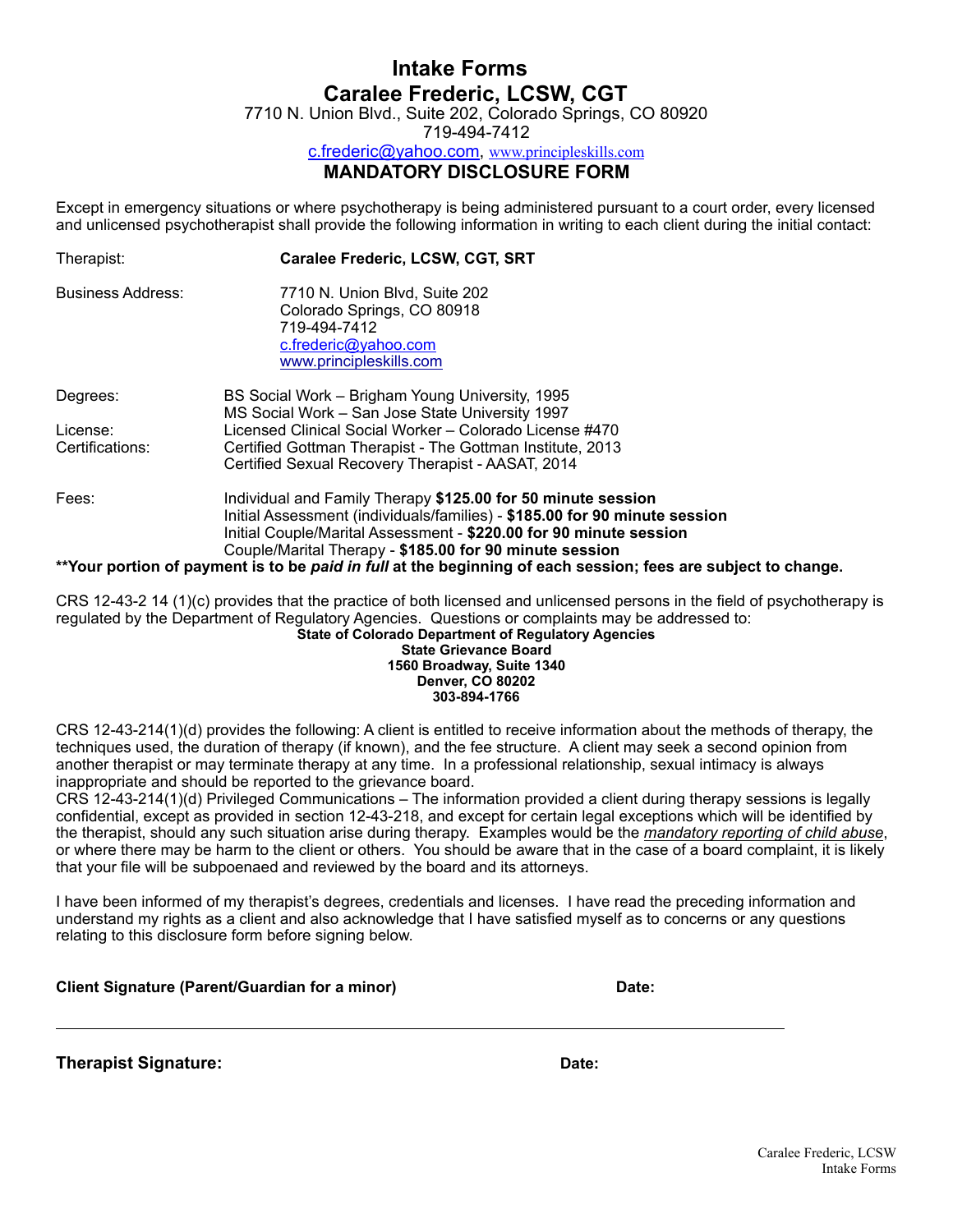719-494-7412

[c.frederic@yahoo.com](mailto:c.frederic@yahoo.com), [www.principleskills.com](http://www.principleskills.com)

#### **Notice of Privacy Practices**

- I. THIS NOTICE DESCRIBES HOW MEDICAL INFORMATION ABOUT YOU MAY BE USED AND DISCLOSED AND HOW YOU CAN GET ACCESS TO THIS INFORMATION. PLEASE REVIEW IT CAREFULLY.
- II. I HAVE A LEGAL DUTY TO SAFEGUARD YOUR PROTECTED HEALTH INFORMATION (PHI)

I am legally required to protect the privacy of your PHI, which includes information that can be used to identify you that I've created about your past, present, or future health or condition, the provision of health care to you, or the payment of this health care. I must provide you with this Notice about my privacy practices and such Notice must explain how, when and why I will "use" and "disclose" your PHI. A "use" of PHI occurs when I share, examine, utilize, apply or analyze such information within my practice. PHI is "disclosed" when it is released, transferred, has been given to, or is otherwise divulged to a third party outside of my practice. With some exceptions, I may not use or disclose any more of your PHI than is necessary to accomplish the purpose for which the use or disclosure is made. And, I am legally required to follow the privacy practices described in this Notice.

However, I reserve the right to change the terms of this Notice and my privacy policies at any time. Any changes will apply to PHI on file with me already. Before I make any important changes to my policies, I will promptly change this Notice and post a new copy of it in my office. You can also request a copy of this Notice from me, or you can view a copy of it in my office.

#### III. HOW I MAY USE AND DISCLOSE YOUR PHI

I will use and disclose your PHI for many different reasons. For some of these uses or disclosures, I will need your prior written authorization. For others, however, I do not. Listed below are the different categories of my uses and disclosures along with some examples of each category.

- A. Uses and Disclosures Relating to Treatment, Payment of Health Care Operations Do Not Require Your Prior Written Consent. I can use and disclose your PHI without your consent for the following reasons: 1. For Treatment: I can use your PHI within my practice to provide you with mental health treatment, including discussing or sharing your PHI with my trainees and interns. I can disclose your PHI to physicians, psychiatrists, psychologists and other licensed health care providers who provide you with health care services or are involved in your care. For example, if a psychiatrist is treating you, I can disclose your PHI to your psychiatrist to coordinate your care.
	- 2. To Obtain Payment for Treatment: I can use and disclose your PHI to bill and collect payment for the treatment and services provided by me to you. For example, I might send your PHI to your insurance company or health plan to get paid for the health care services that I have provided to you. I may also provide your PHI to my business associates, such as billing companies, claims processing companies and others that process my health care claims.
	- 3. For Health Care Operations: I can use and disclose your PHI to operate my practice. For example, I might use your PHI to evaluate the quality of health care services that you received or to evaluate the performance of the health care professionals who provided such services to you. I may also provide your PHI to my accountant, attorney, consultants, or others to further my health care operations.
	- 4. Patient Incapacitation or Emergency: I may disclose your PHI to others without your consent if you are incapacitated or if an emergency exists. For example, your consent is not required if you need emergency treatment, as long as I try to get your consent after treatment is rendered, or if I try to get your consent but you are unable to communicate with me(for example, if you are unconscious or in severe pain) and I think that you would consent to such treatment if you were able to do so.
- B. Certain Other Uses and Disclosures Also Do Not Require Your Consent or Authorization: I can use and disclose your PHI without your consent or authorization for the following reasons: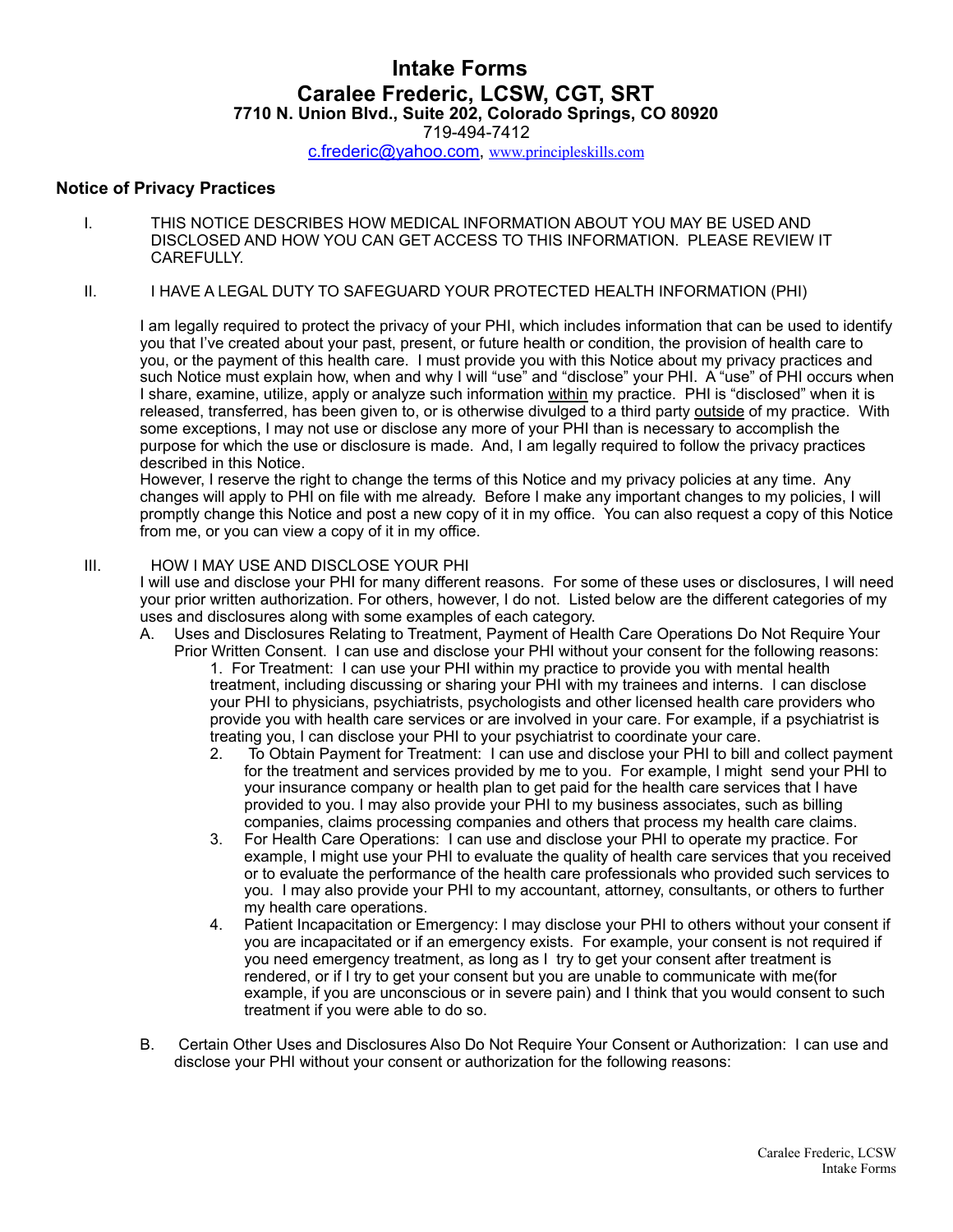7710 N. Union Blvd., Suite 202, Colorado Springs, CO 80920

719-494-7412

#### [c.frederic@yahoo.com](mailto:c.frederic@yahoo.com), [www.principleskills.com](http://www.principleskills.com)

1. When federal, state or local laws require disclosure. For example, I may have to make a disclosure to applicable governmental officials when a law requires me to report information to government agencies and law enforcement personnel about victims of abuse or neglect. 2. When judicial or administrative proceedings require disclosure. For example, if you are involved in a lawsuit or a claim for worker's compensation benefits, I may have to use or disclose your PHI in response to a court or administrative order. I may also have to use or disclose your PHI in response to a subpoena.

- 3. When law enforcement requires disclosure. For example, I may have to use or disclose your PHI in response to a search warrant.
- 4. When public health activities require disclosure. For example, I may have to disclose your PHI to report to a government official an adverse reaction that you have to a medication.
- 5. When health oversight activities require disclosure. For example, I may have to provide information to assist the government in conducting an investigation or inspection of a health care provider or organization.
- 6. To avert a serious threat to health or safety. For example, I may have to use or disclose your PHI to avert a serious threat to the health or safety of others. However, any such disclosures will only be made to someone able to prevent the threatened harm from occurring.
- 7. For specialized government functions. If you are in the military, I may have to use or disclose your PHI for national security purposes, including protecting the President of the United States or conducting intelligence operations.
- 8. To remind you about appointments and to inform you of health related benefits or services. For example, I may have to use or disclose your PHI to remind you about your appointments, or to give you information about treatment alternatives, or health care services, or other health benefits that I offer that may be of interest to you.
- C. Certain Uses and Disclosures Require You to Have the Opportunity to Object: Disclosures to Family, Friends or Others. I may provide your PHI to a family member, friend or other person that you indicate is involved in your care or the payment of your health care, unless you object in whole or in part. The opportunity to consent may be obtained retroactively in emergency situations.
- D. Other Uses and Disclosures Require Your Prior Written Authorization: In any other situation not described in section II A, B, or C above, I will need your written authorization before using or disclosing any of your PHI. If you choose to sign an authorization to disclose your PHI, you can later revoke such authorization in writing to stop any future uses and disclosures (to the extent that I haven't taken any action on reliance of such authorization) of your PHI by me.

#### IV. WHAT RIGHTS YOU HAVE REGARDING YOUR PHI

You have the following rights with respect to your PHI:

- A. The Right to Request Restrictions on My Uses and Disclosures. You have the right to request restrictions or limitations on my uses or disclosures of your PHI to carry out my treatment, payment, or health care operations. You also have the right to request that I restrict or limit disclosures of your PHI to family members or friends or others involved in your care or who are financially responsible for your care. Please submit such requests to me in writing. I will consider your requests, but I am not legally required to accept them. If I do accept you requests, I will put them in writing and I will abide by them, except in emergency situations. However, be advised that you may not limit the uses and disclosures that I am legally required to make.
- B. The Right to Choose How I Send PHI to You. You have the right to request that I send confidential information to you (for example, sending information to your work address rather than to your home address) or by alternate means (for example, email, instead of regular mail). I must agree to your request so long as it is reasonable and you specify how or where you wish to be contacted, and when appropriate, you provide me with information as to how payment for such alternate communications will be handled. I may not require an explanation from you as to the basis of your request as a condition of providing communications on a confidential basis.
- C. The Right to Inspect and Receive a Copy of Your PHI. In most cases, you have the right to inspect and receive a copy of the PHI that I have on you, but you must make the request to inspect and receive a copy of such information in writing. If I don't have your PHI but I know who does, I will tell you how to get it. I will respond to your requests within 30 days of receiving your written request. In certain situations, I may deny your request. If I do, I will tell you, in writing, my reasons for the denial and explain your right to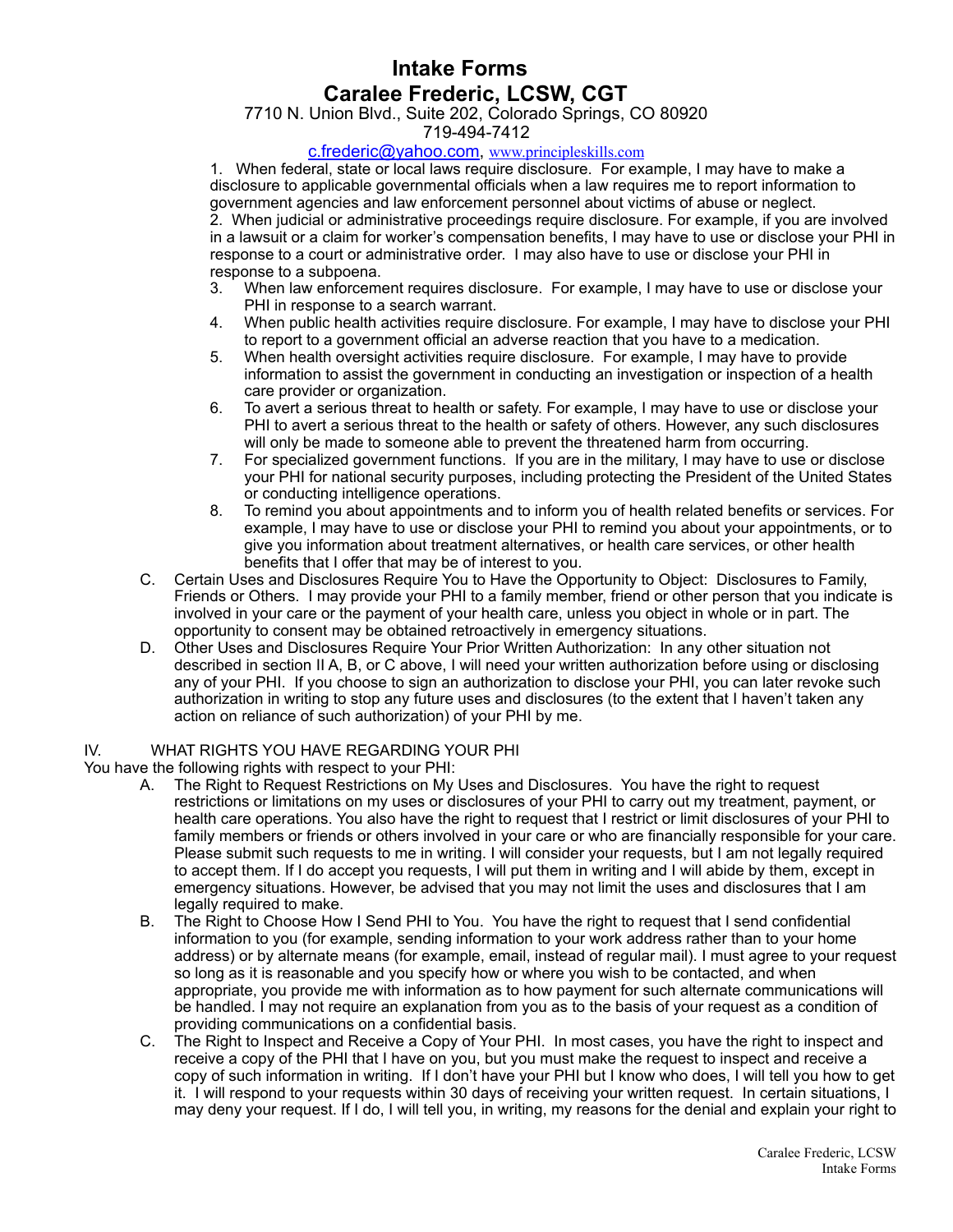#### 719-494-7412

#### [c.frederic@yahoo.com](mailto:c.frederic@yahoo.com), [www.principleskills.com](http://www.principleskills.com)

have my denial reviewed. If you request copies of your PHI, I will charge you not more that \$.25 for each page. Instead of providing the PHI you requested, I may provide you with a summary or explanation of the PHI as long as you agree to that and to the cost in advance.

- D. The Right to Receive a List of Disclosures I Have Made. You have a right to receive a list of instances, i.e., an Accounting of Disclosures, in which I have disclosed your PHI. The list will not include disclosures made for my treatment, payment, or health care operations; disclosures made to you; disclosures you authorized; disclosures incident to a use or disclosure permitted or required by the federal privacy rule; disclosures made for national security or intelligence; disclosures made to correctional institutions or law enforcement personnel, or disclosures made before May 1, 2009. I will respond to your request for an Accounting of Disclosures within 60 days of receiving such request. The list I will give you will include disclosures made I the last six years unless you request a shorter time. The list will include the date the disclosure was made, to whom the PHI was disclosed (including their address, if known), a description of the information disclosed, and the reason for the disclosure. I will provide a list to you at not charge, but if you make more than one request in the same year, I may charge you a reasonable, cost based fee for each additional request.
- E. The Right to Amend Your PHI. If you believe that there is a mistake in your PHI or that a piece of important information is missing, you have the right to request that I correct the existing information or add the missing information. You must provide the request and your reason for the request in writing. I will respond within 60 days of receiving your request to correct or update you PHI. I may deny your request in writing if the PHI is (i) correct and complete, (ii) not created by me, (iii) not allowed to be disclosed, or (iv) not part of my records. My written denial will state the reasons for the denial and explain your right to file a written statement of disagreement with the denial. If you don't file one, you have the right to request that your request and my denial be attached to all future disclosures of your PHI. If I approve you request I will make the change to your PHI, tell you that I have done it, and tell others that need to know about the change to your PHI.
- F. The Right to Receive a Paper Copy of this Notice. You have the right to receive a paper copy of this notice, even if you have agreed to receive it via email.

#### V. HOW TO COMPLAIN ABOUT OUR PRIVACY PRACTICES

If you think that I may have violated your privacy rights or you disagree with a decision I made about your access to your PHI, you may file a complaint with me at the address listed in Section VI. You may also send a written complaint to the Secretary of the Department of Health and Human Services at 200 Independence Avenue, S.W., Washington D.C., 20201. I will take no retaliatory action against you if you file a complaint about my privacy practices.

#### VI. PERSON TO CONTACT FOR INFORMATION ABOUT THIS NOTICE OR TO COMPLAIN ABOUT MY PRIVACY PRACTICES

If you have any questions about this notice or any complaints about my privacy practices, or would like to know how to file a complaint with the Secretary of the Department of Health and Human Services, please contact me at:

VII. EFFECTIVE DATE OF THIS NOTICE This notice went into effect on May 1, 2009

.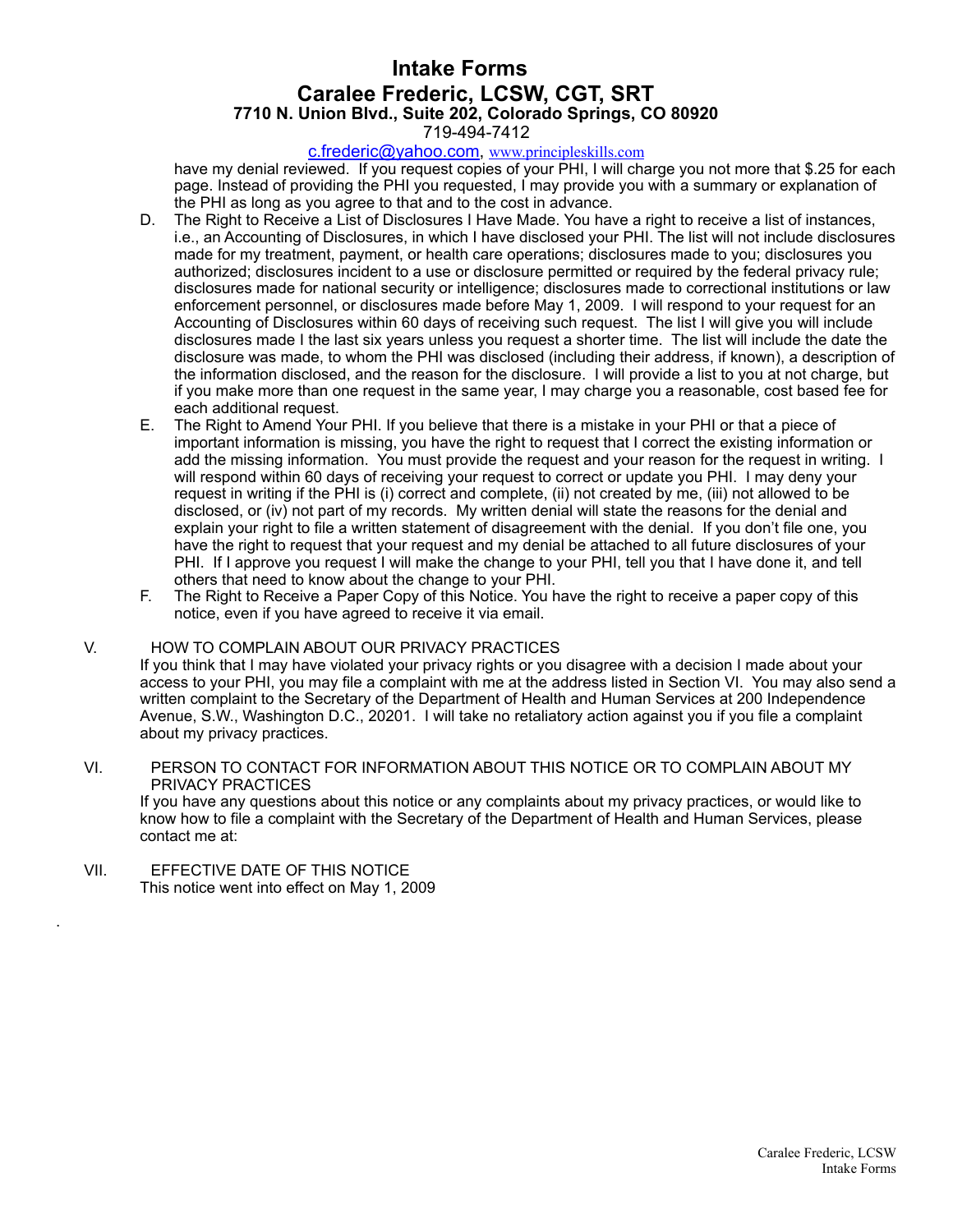**Intake Forms Caralee Frederic, LCSW, CGT**  7710 N. Union Blvd., Suite 202, Colorado Springs, CO 80920 719-494-7412 [c.frederic@yahoo.com](mailto:c.frederic@yahoo.com), [www.principleskills.com](http://www.principleskills.com)

# ACKNOWLEGEMENT OF RECEIPT OF NOTICE OF PRIVACY PRACTICES (HIPPA)

**By signing this form, you acknowledge receipt of the Notice of Privacy Practices that I have given you. My Notice of Privacy Practices includes information about how I may use and disclose your protected health information. I encourage you to read it in full.**

**My Notice of Privacy Practices is subject to change. If I change my notice, you may obtain a copy of the revised notice from me by contacting me at c.frederic@yahoo.com.**

**If you have any questions about my Notice of Privacy Practices, please contact me at: c.frederic@yahoo.com.**

**I acknowledge the receipt of the Notice of Privacy Practices of Caralee Frederic, LCSW.**

| Signature: |  |  |
|------------|--|--|
|            |  |  |

**Signature:** 

**Date:**